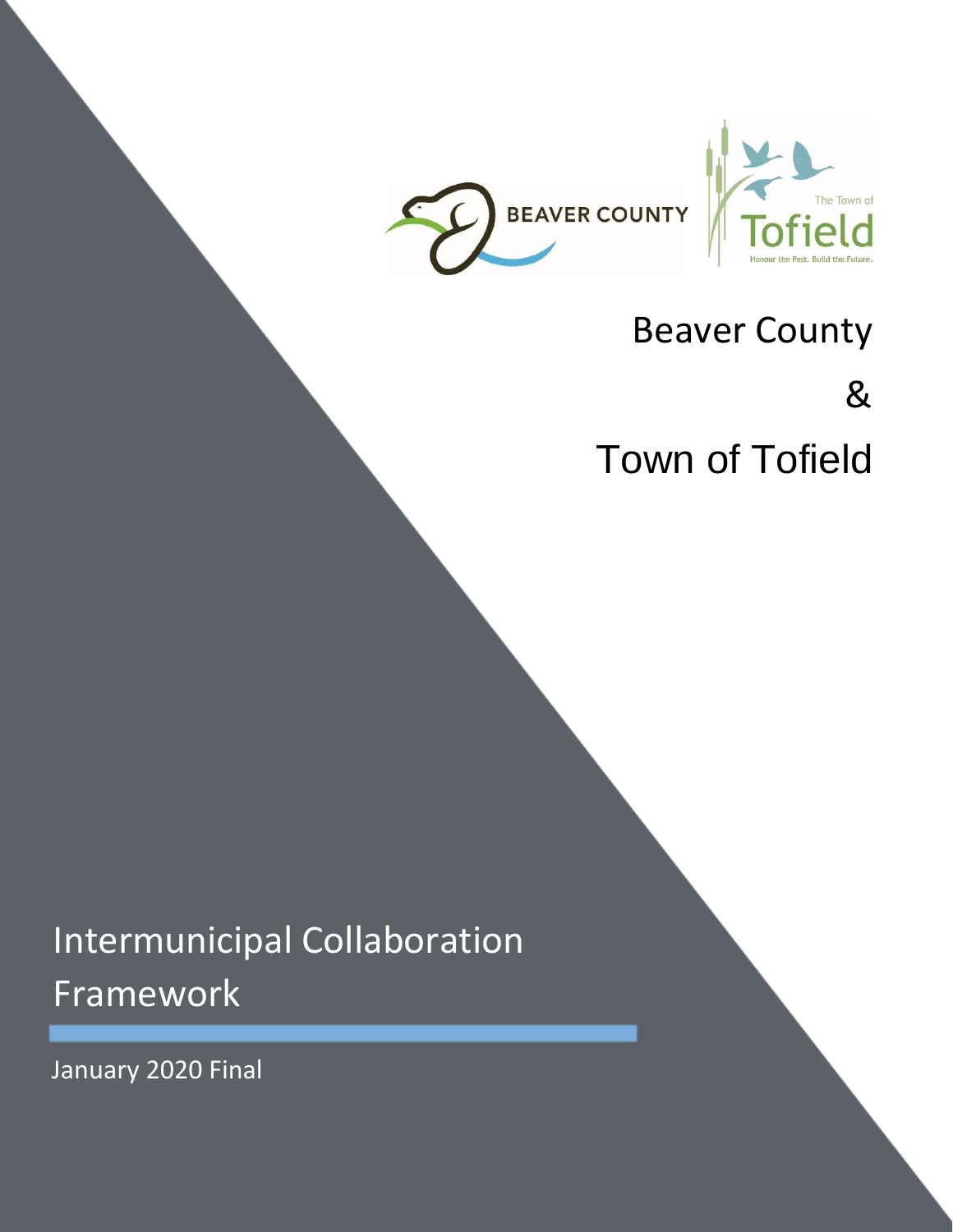### **Table of Contents**

| 1.  | Introduction                                       | $\boldsymbol{2}$        |
|-----|----------------------------------------------------|-------------------------|
| 2.  | <b>Definitions</b>                                 | $\overline{2}$          |
| 3.  | <b>Term and Review</b>                             | $\mathbf{2}$            |
| 4.  | <b>Intermunicipal Collaboration Committee</b>      | $\boldsymbol{2}$        |
| 5.  | <b>Services Inventory</b>                          | 3                       |
| 6.  | <b>Service Delivery</b>                            | $\boldsymbol{4}$        |
| 7.  | <b>Land Use</b>                                    | $\boldsymbol{4}$        |
| 8.  | <b>Collaboration Process</b>                       | $\overline{\mathbf{4}}$ |
| 9.  | Indemnity                                          | $\overline{\mathbf{5}}$ |
| 10. | <b>Binding Dispute Resolution Process</b>          | 5                       |
| 11. | General                                            | 5                       |
| 12. | Correspondence                                     | $\overline{\mathbf{5}}$ |
| 13. | <b>Authorizations</b>                              | 6                       |
|     | <b>APPENDICES</b>                                  |                         |
|     | Appendix A: Dispute Resolution Provisions Schedule | 8                       |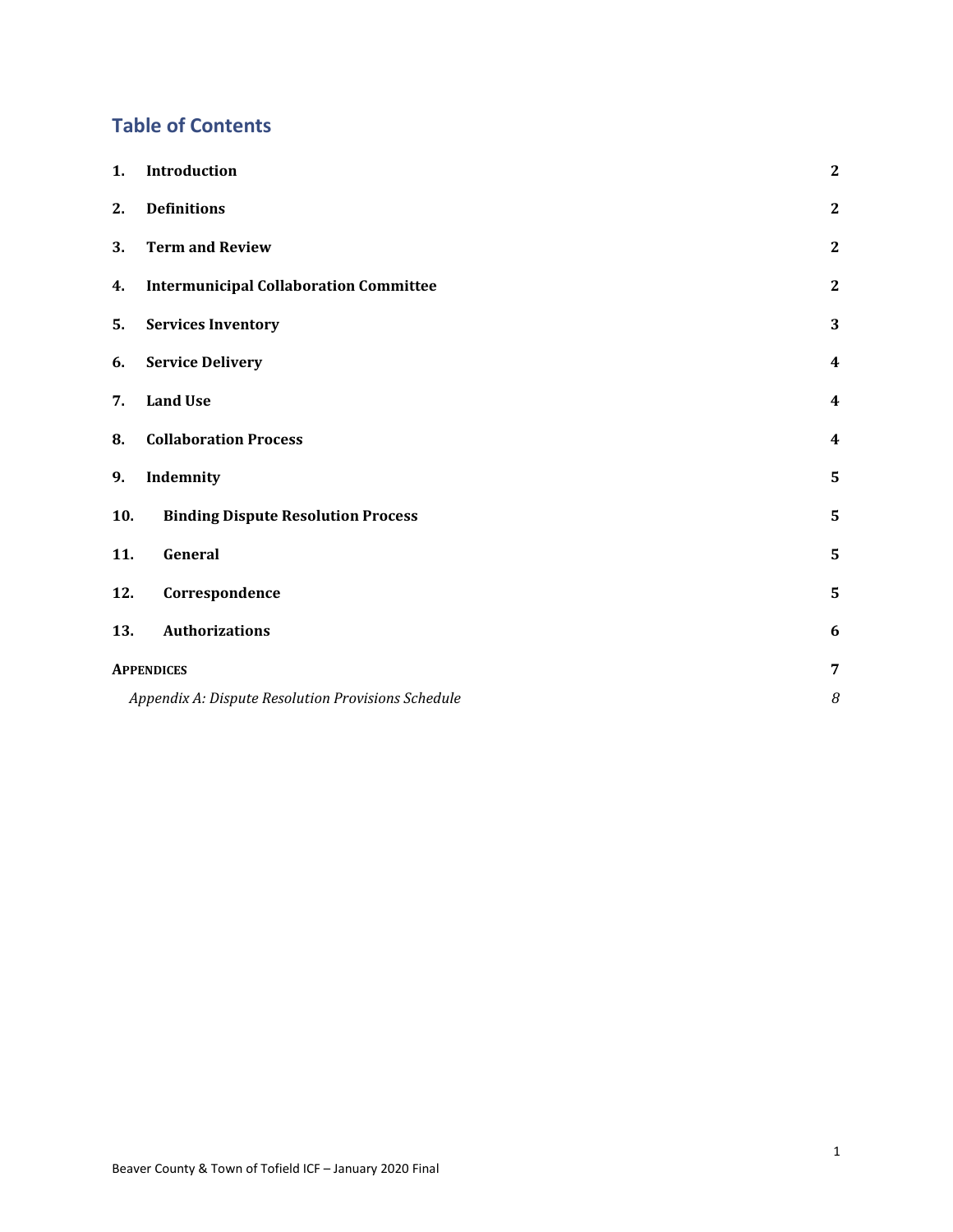#### <span id="page-2-0"></span>1. Introduction

- 1.1 It is recognized that Beaver County and the Town of Tofield share a common border, share common interests and are desirous of collaborating to provide shared services to their residents and ratepayers.
- 1.2 The *Municipal Government Act* (MGA) requires that municipalities that have a common boundary must create a framework with one another that identifies the services provided on an intermunicipal basis, how they will be delivered, who will lead the delivery of the service(s), how the funding arrangements for these services will occur, and identify the timeframe for implementation of those services provided on an intermunicipal basis.
- 1.3 In this respect, the Parties agree as follows.

#### <span id="page-2-1"></span>2. Definitions

- 2.1 In this Agreement
	- a. "Committee" means Intermunicipal Collaboration Committee as defined in Section 4 of this Agreement.
	- b. "Service Agreement" means a legally binding agreement that is signed by both Parties. E.g. a contract, memorandum of agreement, or memorandum of understanding.
	- c. "Expiry Date" means the date that this Agreement expires which is five years from the date of passage of matching ICF resolutions.
	- d. "Intermunicipal Development Plan" means the Beaver County / Town of Tofield Intermunicipal Development Plan pursuant to Section 631(1) of the *Municipal Government Act.*
	- e. "Parties" means Beaver County and the Town of Tofield.
	- f. "Term of the Agreement" means five years from passage of matching ICF resolutions.

#### <span id="page-2-2"></span>3. Term and Review

- 3.1 In accordance with the MGA, this Intermunicipal Collaboration Framework shall constitute an Agreement between the Parties and shall come into force and effect on the passing of matching resolutions by both Parties.
- 3.2 This Framework may be amended by mutual consent of both Parties and in accordance with the MGA. Amendments to this Agreement shall come into force on the passing of matching resolutions by both Parties and shall be added as an Addendum to this Agreement.
- 3.3 It is agreed by the Parties they shall meet at least once during the Term of the Agreement commencing no later than 180 days before the Expiry Date of this Agreement.
- 3.4 It is further agreed that upon request by either Party, the Committee shall also meet.

#### <span id="page-2-3"></span>4. Intermunicipal Collaboration Committee

- 4.1 The Parties agree to create a recommending body known as the Intermunicipal Collaboration Committee (hereinafter referred to as the Committee).
- 4.2 The Committee shall meet on an as required basis and will develop recommendations to the Councils on all matters of strategic direction and cooperation affecting services shared by the residents and ratepayers of both Parties.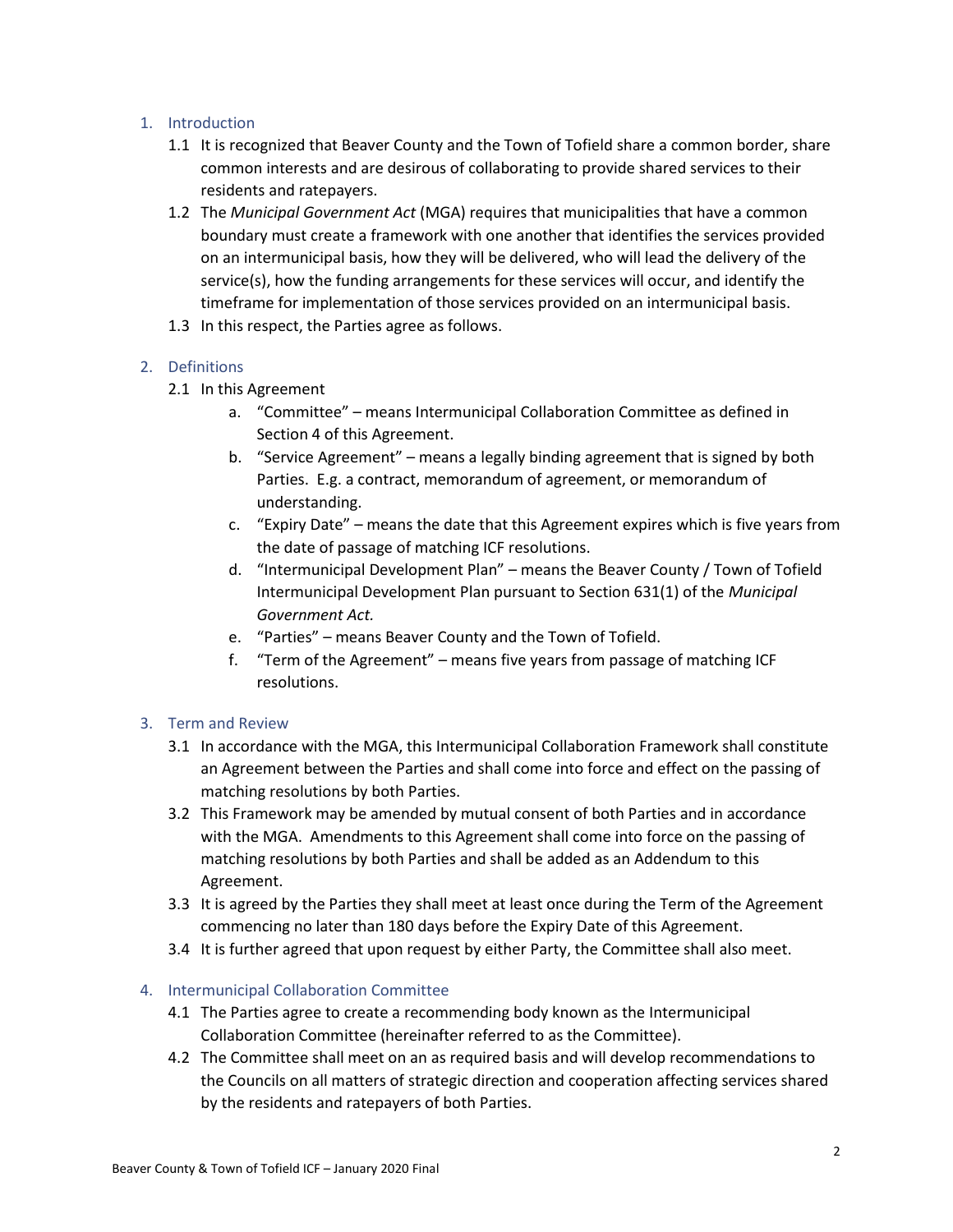- 4.3 The Committee shall consist of four (4) elected members (two from each Party).
- 4.4 The CAO's will be responsible to develop agendas and recommendations on all matters. The CAO's will be responsible for forwarding all recommendations from the Committee to their respective Councils.
- 4.5 Further to Article 3.4 of this Agreement, either Party by giving at least 30 days notice may trigger the requirement for the Committee to hold a meeting. Meeting requests shall be directed to the CAO for the respective municipality.

#### <span id="page-3-0"></span>5. Services Inventory

- 5.1 The Parties have worked collaboratively in the past with the following agreements to service residents and ratepayers of both municipalities. It is further acknowledged the Parties have reviewed the existing agreements and have determined that these are the most appropriate municipal services to be delivered in a shared manner.
	- a. Agriculture (Pest Control)
		- The County will provide on request pest inspection and control services consistent with the County's Level of Service Pest Control Policy and Administrative Procedure to control the ground squirrel population on Town-owned land
		- Funding Arrangement: the Town will pay the County for time, travel and materials used in accordance with the County's Fees for Services Bylaw in effect at the date of service
		- Term of the Agreement: January 1, 2020 no expiry date
	- b. Assessment Appeals
		- The County provides Assessment Review Board services to the Town when required
		- Funding Arrangement: fees are based on a cost recovery model that the Town pays to the County as required
		- Term of Agreement: 2010 no expiry date
	- c. Recreation Services
		- The Town makes available specified Town recreational facilities for use by County residents
		- Funding Arrangement: the County pays to the Town annually an agreed upon amount that is determined by a funding formula contained in the agreement
		- Term of the Agreement: January 1, 2014 no expiry date
	- d. Road Construction
		- The County will provide staff, equipment, and materials needed to carry out road construction on behalf of a Town project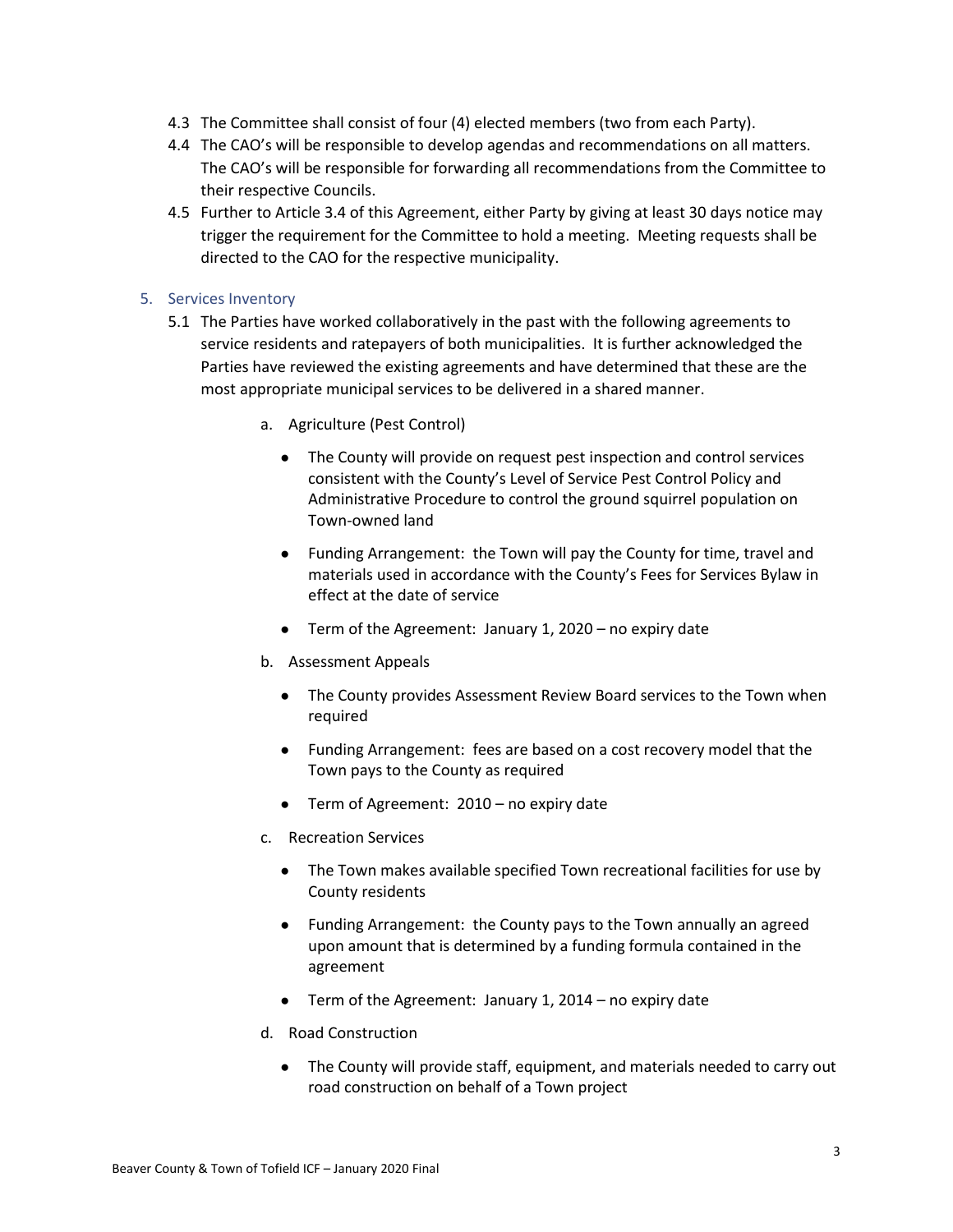- Funding Arrangement: the Town will pay to the County the actual cost of the project in accordance with County policy
- Term of the Agreement: January 1, 2020 no expiry date
- e. Road Maintenance (Range Roads 191 & 192)
	- The County provides to the Town road maintenance services (grading and snow removal)
	- Funding Arrangement: The Town will pay to the County an annual amount that is agreed upon and adjusted from time to time
	- Term of the Agreement: January 1, 2020 no expiry date
- f. Subdivision and Development Appeals
	- The County provides Subdivision and Development Appeal Board services to the Town when required
	- Funding Arrangement: fees are based on a cost recovery model that each municipality pays to the County as required
	- Term of Agreement: 2017 no expiry date

#### <span id="page-4-0"></span>6. Service Delivery

- 6.1 When one Party desires to enter into a new joint servicing arrangement, a Service Agreement shall be required to be developed on that specific service.
- 6.2 When developing Service Agreements for each Council's consideration, the Committee shall discuss and clearly identify which municipality will lead service delivery for the service(s) and determine the appropriate funding model for the service(s) being discussed.
- 6.3 All future Service Agreements shall set out a process for discontinuing the service provided if one or both Parties wish to discontinue in the service delivery.
- 6.4 All future Service Agreements shall set out a timeframe for the delivery of the service(s) being discussed including the start and end date for the agreement.

#### <span id="page-4-1"></span>7. Land Use

- 7.1 Matters of a land use and development nature impacting both Parties shall be guided by policies set out in the Beaver County / Town of Tofield Intermunicipal Development Plan (IDP).
- 7.2 Where policies may not be covered by the IDP, the Parties shall refer to policies in their respective Municipal Development Plans and/or other statutory plans.

#### <span id="page-4-2"></span>8. Collaboration Process

8.1 Either Party may initiate the development of a new capital project and/or new service it deems to be critical or essential and that may be beneficial to both Parties. Prior to submitting a formal written notice for a new Service Agreement, the initiating Party's CAO will consult and seek informal support from the other Party's CAO.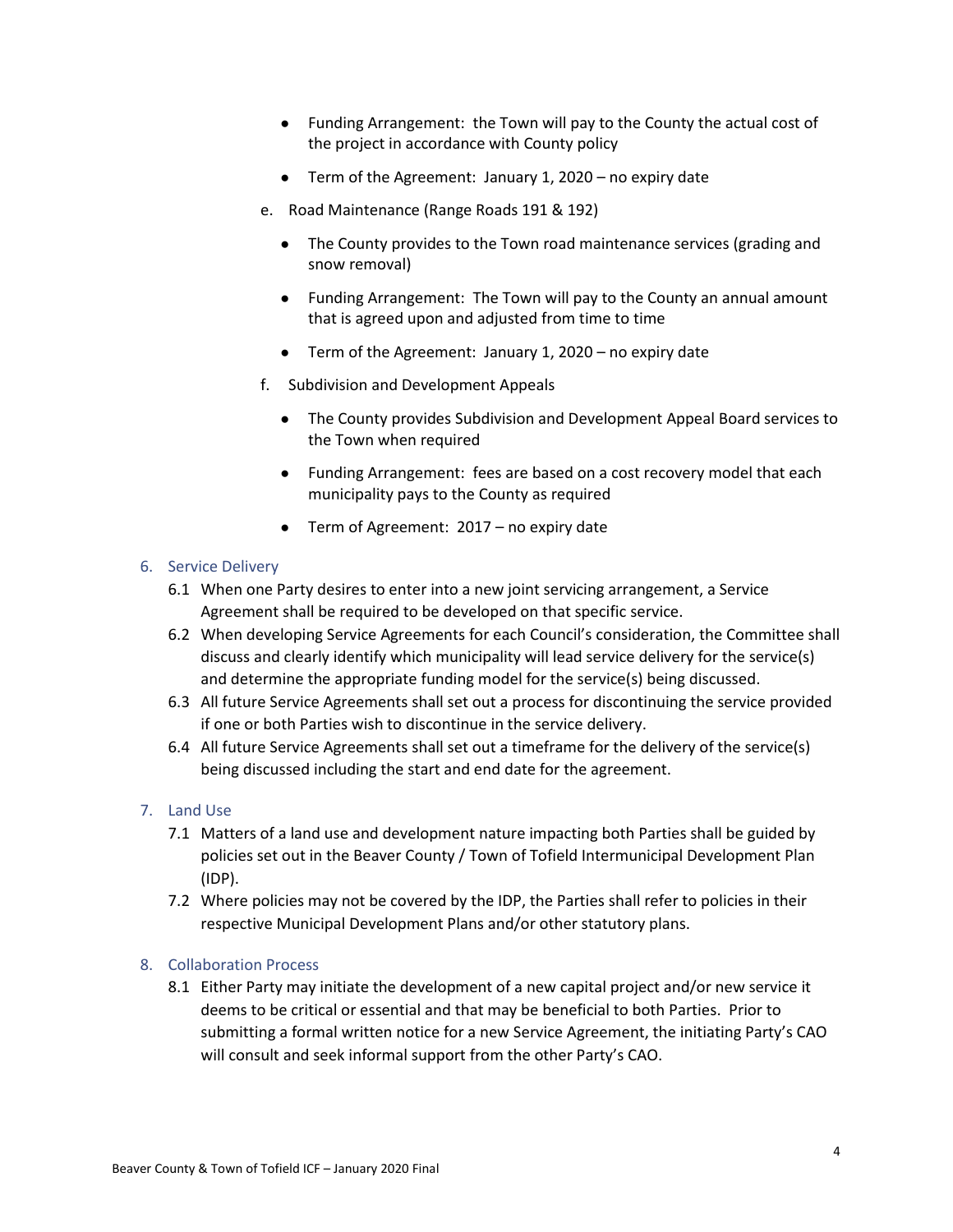- 8.2 Once either municipality has received written notice of a new capital project or new service, an Intermunicipal Collaboration Committee meeting must be held within 30 days of the date the written notice was received, unless both CAO's agree otherwise.
- 8.3 The Intermunicipal Collaboration Committee will be the forum used to address and develop future Service Agreements and/or cost sharing arrangements.
- 8.4 Both Parties recognize that the decision to participate in or not participate in a project/service ultimately lies with the respective municipal councils. A Party's decision to proceed with a project/service in the absence of a Service Agreement does not obligate the other Party to participate in the service or cost-sharing arrangements.

#### <span id="page-5-0"></span>9. Indemnity

- 9.1 The Beaver County shall indemnify and hold harmless the Town of Tofield, its employees and agents from all claims, actions and costs whatsoever that may arise directly or indirectly out of any act or omission of Beaver County, its employees or agents in the performance of this Agreement.
- 9.2 The Town of Tofield shall indemnify and hold harmless Beaver County, its employees and agents from all claims, actions and costs whatsoever that may arise directly or indirectly out of any act or omission of the Town of Tofield, its employees or agents in the performance of this Agreement.

#### <span id="page-5-1"></span>10. Binding Dispute Resolution Process

10.1Both Parties agree to adopt the dispute resolution provisions as set out in Appendix A of the ICF.

#### <span id="page-5-2"></span>11. General

- 11.1Headings in this Agreement are for reference purposes only.
- 11.2Words in the masculine gender will include the feminine gender whenever the context so requires and vice versa.
- 11.3Words in the singular shall include the plural or vice versa whenever the contest requires.
- 11.4This Agreement may be executed in any number of counterparts, each of which when executed and delivered shall constitute a duplicate original, but all counterparts together shall constitute a single agreement.
- 11.5Should any provisions of this Agreement become invalid, void, illegal or otherwise unenforceable, it shall be considered separate and severable from the agreement and the remainder shall remain in force and be binding as though such provisions had not been invalid.

#### <span id="page-5-3"></span>12. Correspondence

- 12.1Written notice under this Agreement shall be addressed as follows:
	- a. In the case of Beaver County to:

Beaver County c/o Chief Administrative Officer Box 140 Ryley, AB T0B 4A0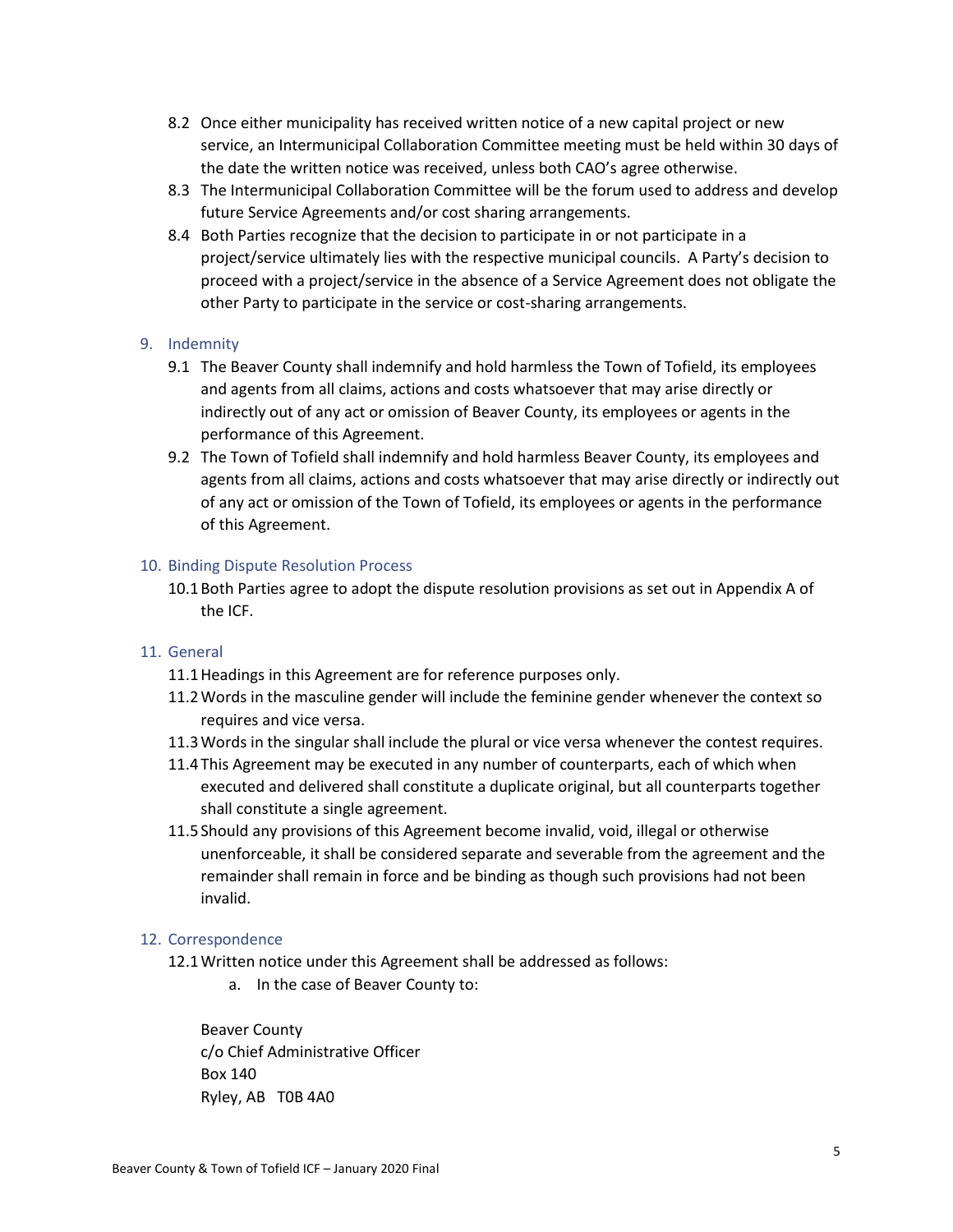b. In the case of Town of Tofield to:

Town of Tofield c/o Chief Administrative Officer PO Box 30 5407 – 50 Street Tofield, AB T0B 4J0

#### <span id="page-6-0"></span>13. Authorizations

Signed and dated on:

Beaver County **Town of Tofield** 

Jim Kallal, Reeve **Deb Dueck**, Mayor

\_\_\_\_\_\_\_\_\_\_\_\_\_\_\_\_\_\_\_\_\_\_\_\_\_\_\_\_\_\_\_ \_\_\_\_\_\_\_\_\_\_\_\_\_\_\_\_\_\_\_\_\_\_\_\_\_\_\_\_\_\_

\_\_\_\_\_\_\_\_\_\_\_\_\_\_\_\_\_\_\_\_\_\_\_\_\_\_\_\_\_\_\_ \_\_\_\_\_\_\_\_\_\_\_\_\_\_\_\_\_\_\_\_\_\_\_\_\_\_\_\_\_\_

Beaver County

Bob Beck, CAO Cindy Neufeld, CAO Cindy Neufeld, CAO Cindy Neufeld, CAO Cindy Neufeld, CAO Cindy Neufeld

Date

\_\_\_\_\_\_\_\_\_\_\_\_\_\_\_\_\_\_\_\_\_\_\_\_\_\_\_\_\_\_\_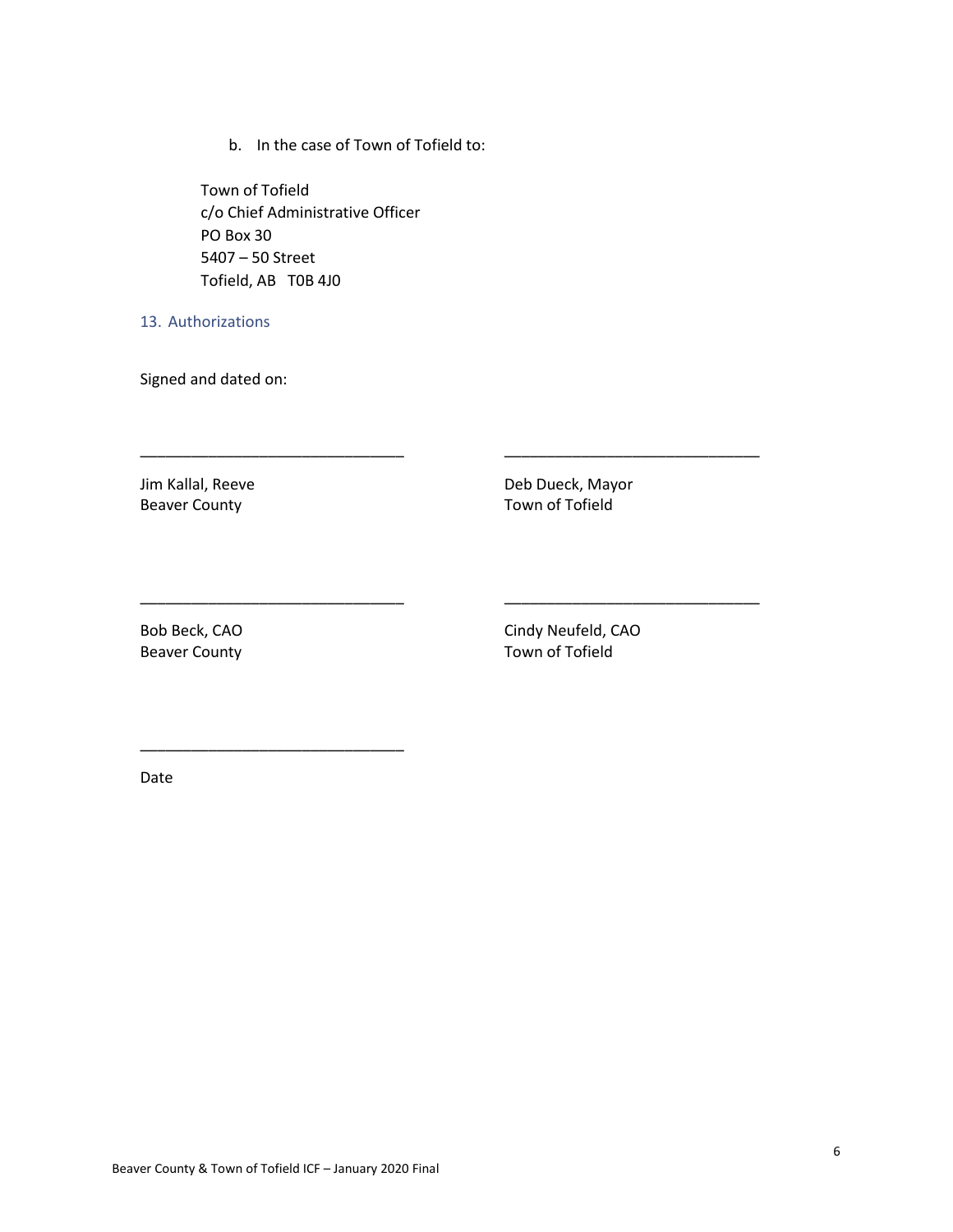## <span id="page-7-0"></span>**APPENDICES**

Appendix A: Dispute Resolution Provisions Schedule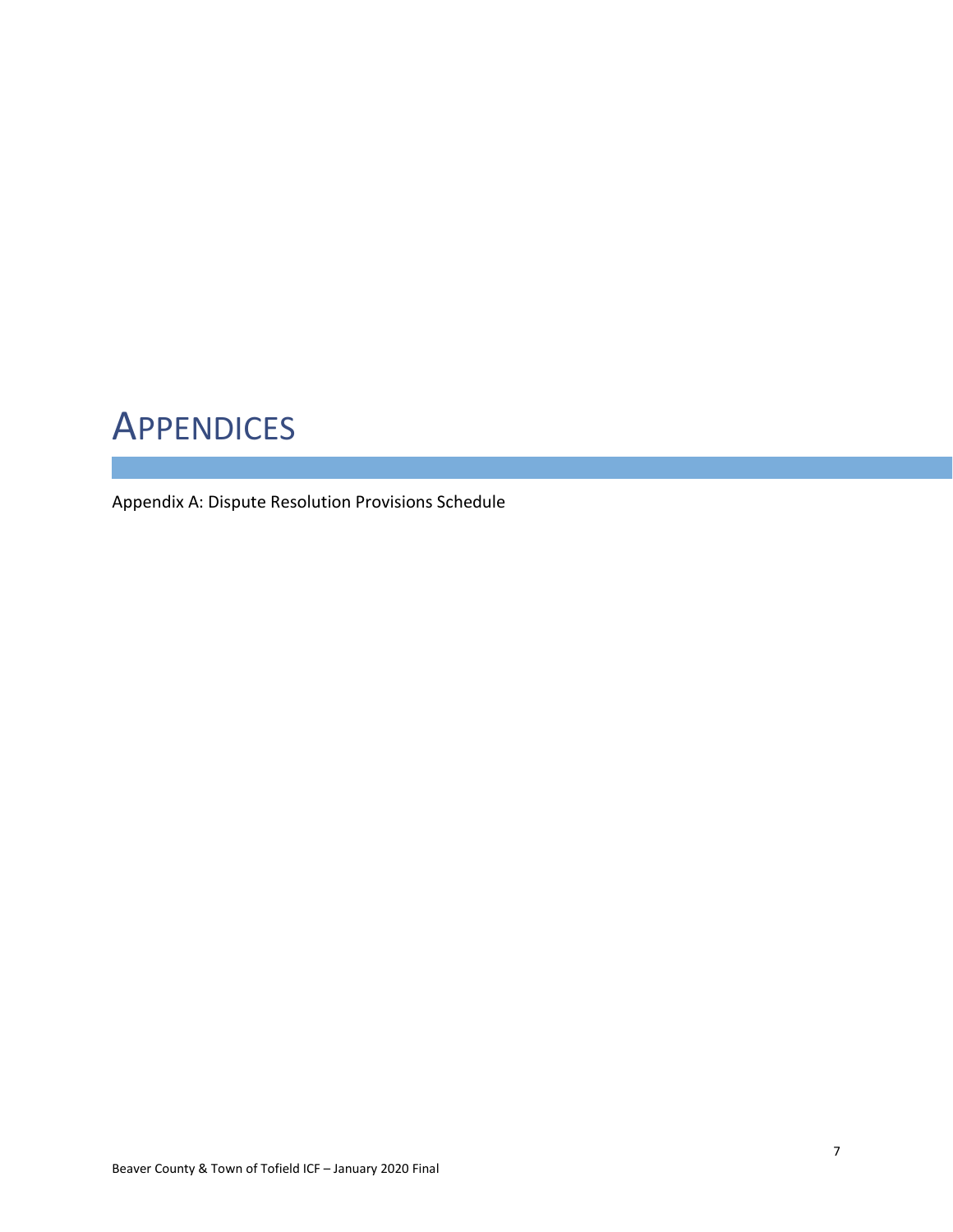<span id="page-8-0"></span>Appendix A: Dispute Resolution Provisions Schedule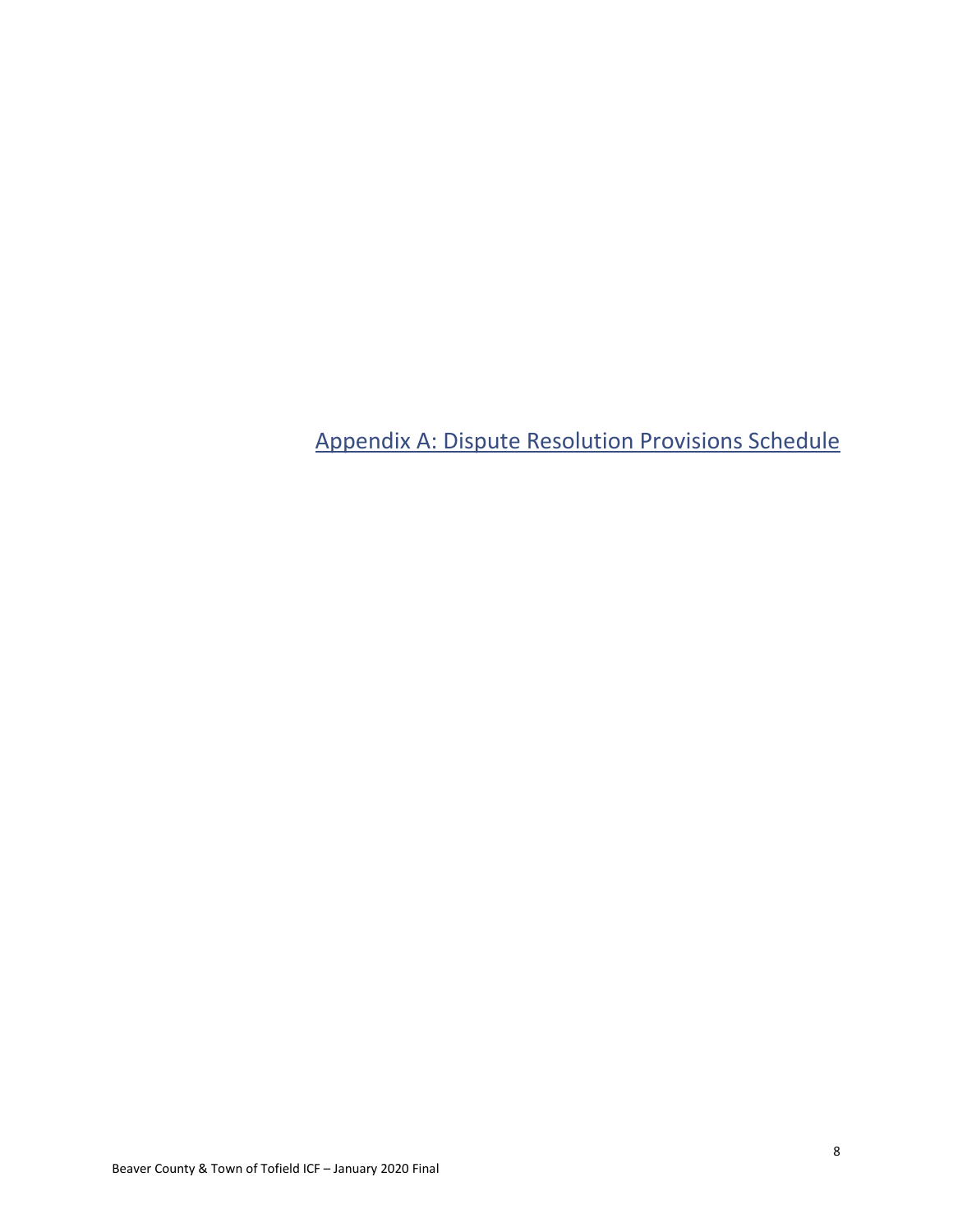### Dispute Resolution Provisions Schedule

#### 1. Definitions

- 1.1 In this Schedule,
	- a. "Initiating Party" means a party who gives notice under section 2 of this Schedule;
	- b. "Mediation" means a process involving a neutral person as a mediator who assists the parties to a matter and any other person brought in with the agreement of the parties to reach their own mutually acceptable settlement of the matter by structuring negotiations, facilitating communication and identifying the issues and interests of the parties;
	- c. "Mediator" means the person or persons appointed to facilitate by mediation the resolution of a dispute between the parties.

#### 2. Notice of dispute

2.1 When a party believes there is a dispute under a framework and wishes to engage in dispute resolution, the party must give written notice of the matters under dispute to the other parties.

#### 3. Negotiation

3.1 Within 14 days after the notice is given under section 2 of this Schedule, each party must appoint a representative to participate in one or more meetings, in person or by electronic means, to attempt to negotiate a resolution of the dispute.

#### 4. Mediation

- 4.1 If the dispute cannot be resolved through negotiations, the representatives must appoint a mediator to attempt to resolve the dispute by mediation.
- 4.2 The initiating party must provide the mediator with an outline of the dispute and any agreed statement of facts.
- 4.3 The parties must give the mediator access to all records, documents and information that the mediator may reasonably request.
- 4.4 The parties must meet with the mediator at such reasonable times as may be required and must, through the intervention of the mediator, negotiate in good faith to resolve their dispute.
- 4.5 All proceedings involving a mediator are without prejudice, and, unless the parties agree otherwise, the cost of the mediator must be shared equally between the parties.

#### 5. Report

- 5.1 If the dispute has not been resolved within 6 months after the notice is given under section 2 of this Schedule, the initiating party must, within 21 days, prepare and provide to the other parties a report.
- 5.2 Without limiting the generality of subsection 5.1, the report must contain a list of the matters agreed on and those on which there is no agreement between the parties.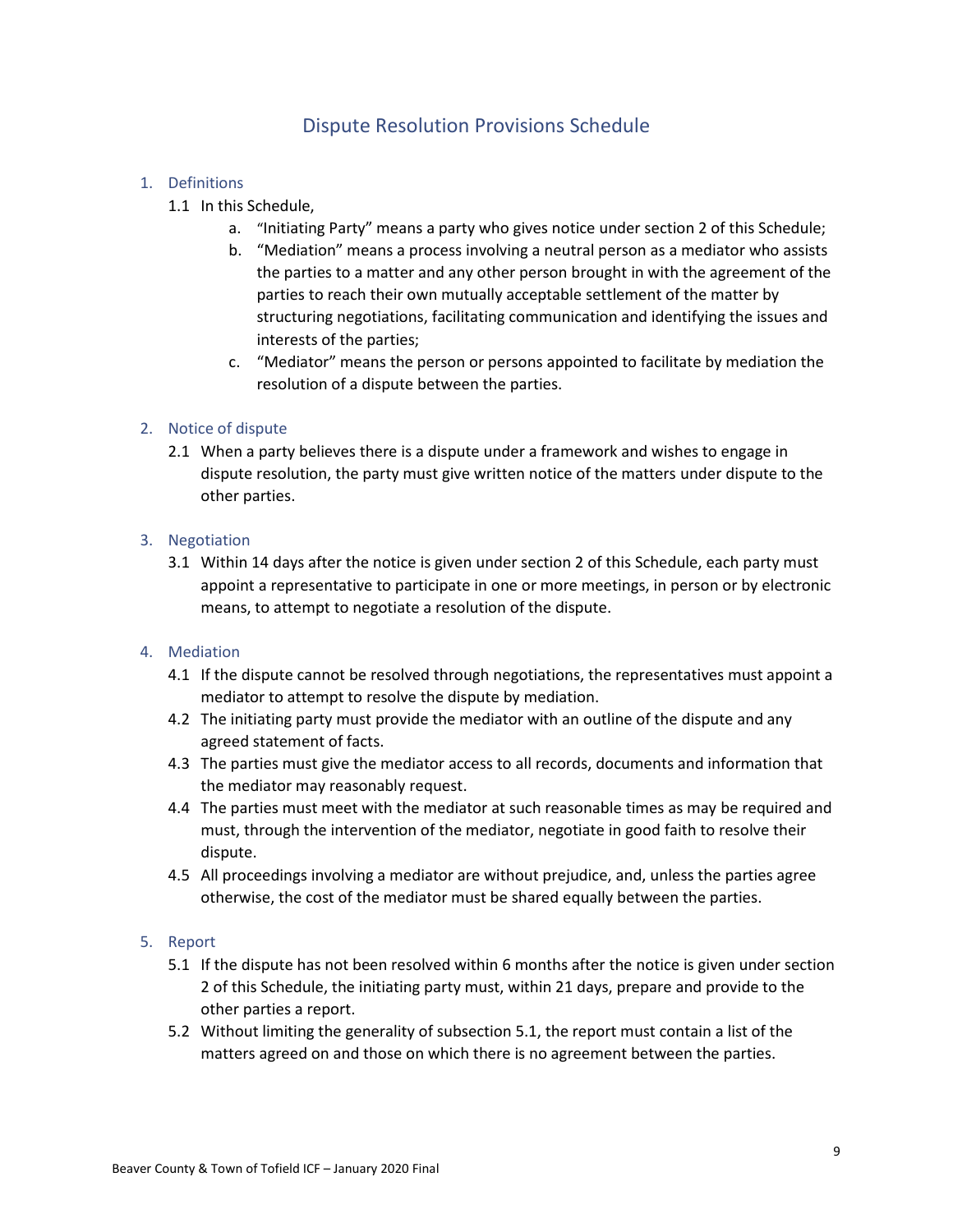- 5.3 Despite subsection 5.1, the initiating party may prepare a report under subsection 5.1 before the 6 months have elapsed if
	- a. the parties agree, or
	- b. the parties are not able to appoint a mediator under section 4 of this Schedule.

#### 6. Appointment of arbitrator

- 6.1 Within 14 days of a report being provided under section 5 of this Schedule, the representatives must appoint an arbitrator and the initiating party must provide the arbitrator with a copy of the report.
- 6.2 If the representatives cannot agree on an arbitrator, the initiating party must forward a copy of the report referred to in section 5 of this Schedule to the Minister with a request to the Minister to appoint an arbitrator.
- 6.3 In appointing an arbitrator under subsection 6.2, the Minister may place any conditions on the arbitration process as the Minister deems necessary.

#### 7. Arbitration process

- 7.1 Where arbitration is used to resolve a dispute, the arbitration and arbitrator's powers, duties, functions, practices and procedures shall be the same as those in Division 2 of Part 17.2 of the Municipal Government Act.
- 7.2 In addition to the arbitrator's powers under subsection 7.1, the arbitrator may do the following:
	- a. require an amendment to a framework;
	- b. require a party to cease any activity that is inconsistent with the framework;
	- c. provide for how a party's bylaws must be amended to be consistent with the framework;
	- d. award any costs, fees and disbursements incurred in respect of the dispute resolution process and who bears those costs.

#### 8. Deadline for resolving dispute

- 8.1 The arbitrator must resolve the dispute within one year from the date the notice of dispute is given under section 2 of this Schedule.
- 8.2 If an arbitrator does not resolve the dispute within the time described in subsection 8.1, the Minister may grant an extension of time or appoint a replacement arbitrator on such terms and conditions that the Minister considers appropriate.

#### 9. Arbitrator's order

- 9.1 Unless the parties resolve the disputed issues during the arbitration, the arbitrator must make an order as soon as possible after the conclusion of the arbitration proceedings.
- 9.2 The arbitrator's order must
	- a. be in writing,
	- b. be signed and dated,
	- c. state the reasons on which it is based,
	- d. include the timelines for the implementation of the order, and
	- e. specify all expenditures incurred in the arbitration process for payment under section 708.41 of the Act.